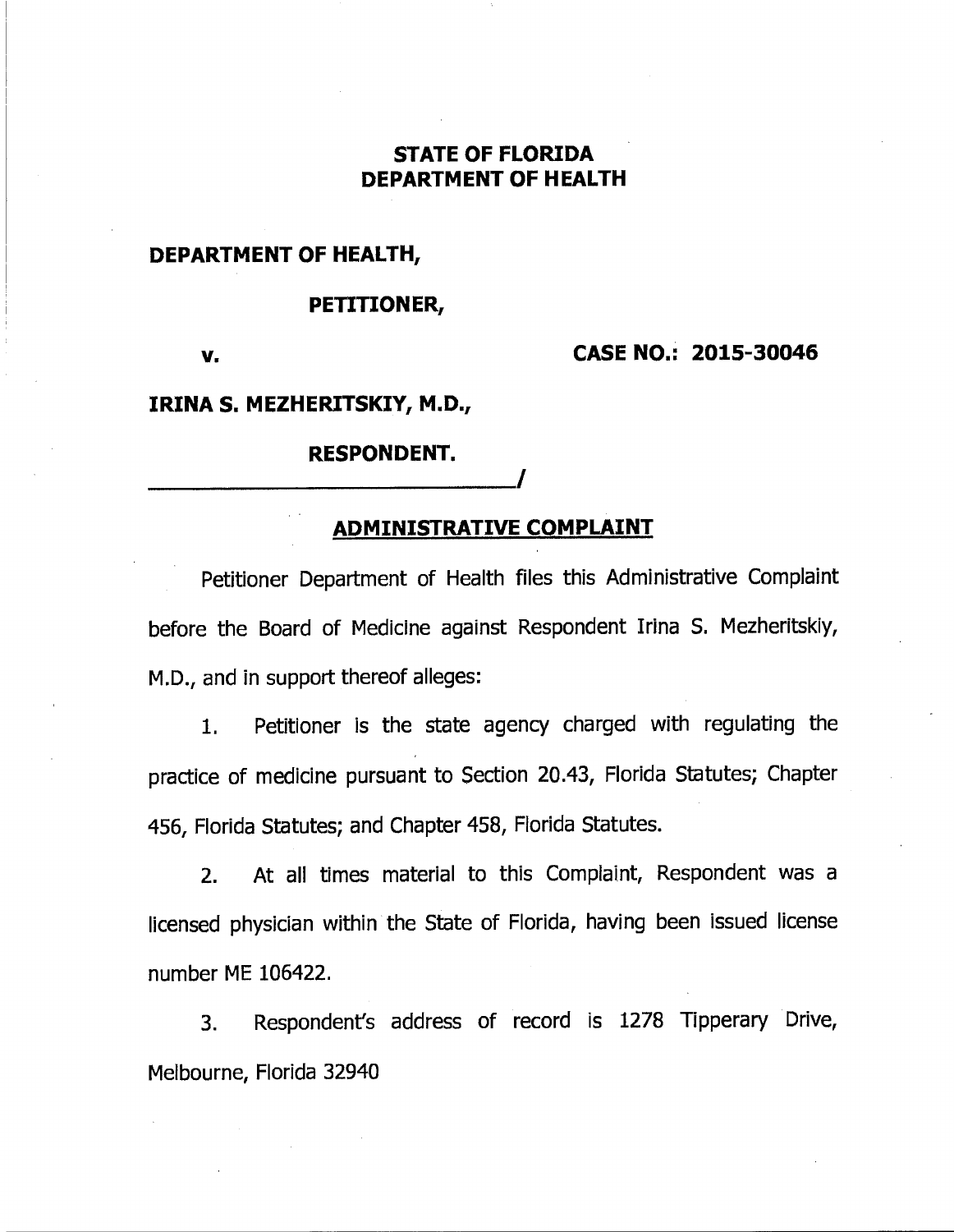**4. Respondent is board certified in nuclear medicine and diagnostic radiology.** 

**5. On or about October 27, 2015, Patient L.K. presented to the emergency department of Cape Canaveral Hospital after suffering a fall.** 

**6. An emergency department physician ordered a computerized tomography (CT) scan of Patient L.K.'s head.** 

**7. Respondent reviewed the CT scan.** 

**8. Respondent failed to recognize or failed to report the presence of a significant subdural hematoma.** 

**9. Respondent erroneously reported that the CT scan showed no acute intracranial abnormalities.** 

**10. Patient L.K.'s wounds from the fall were treated, and Patient L.K. was discharged home.** 

**11. That night, Patient L.K. became unresponsive at home and was transported back to Cape Canaveral Hospital.** 

**12. A second CT scan was performed and was reviewed by Dr. M.C.** 

**13. Dr. M.C. compared the second CT scan to the first CT scan performed earlier that day.** 

2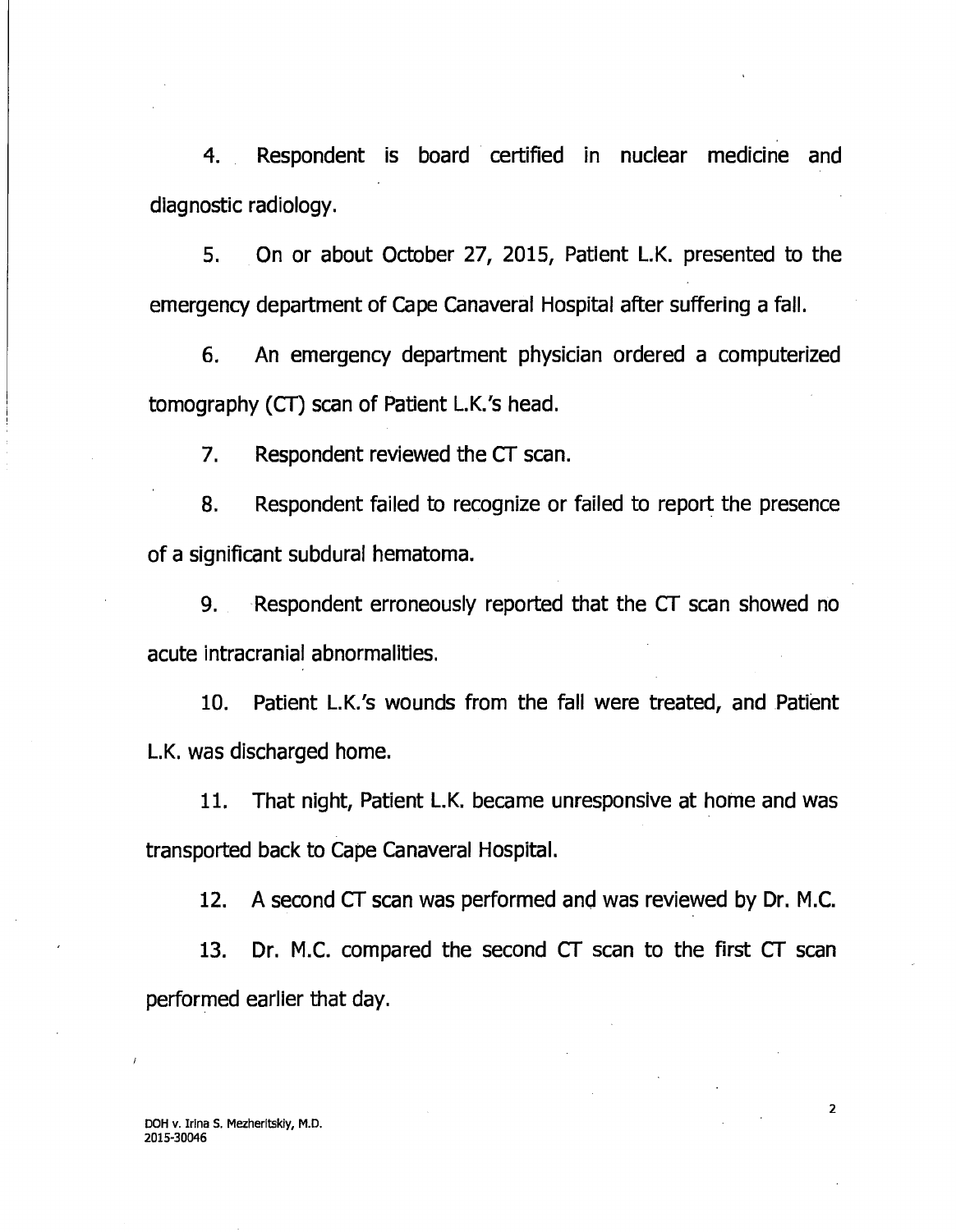14. Dr. M.C. noted that the first CT scan showed a 6 mm hematoma. Dr. M.C. reported that the second CT scan showed that the hematoma had markedly increased in size to 28 mm since the first scan taken approximately six hours before.

15. Patient L.K. expired the morning of October 28, 2015, due to complications from an acute subdural hematoma.

16. At all times material to this complaint, the prevailing professional standard of care dictated that a physician recognize and report any significant abnormalities present on a patient's CT scan.

17. Acute subdural hematoma is a significant abnormality present on a CT scan.

18. Section 458.331(1)(t), Florida Statutes (2015), subjects a licensee to discipline for committing medical malpractice as defined in Section 456.50, Florida Statutes. Section 456.50(1)(g), Florida Statutes (2015), states medical malpractice means the failure to practice medicine in accordance with the level of care, skill, and treatment recognized in general law related to health care licensure. Section 766.102, Florida Statutes (2015), provides that the prevailing standard of care for a given healthcare provider shall be that level of care, skill, and treatment which, in

DOH v. Irina S. Mezheritskiy, M.D. 2015-30046

3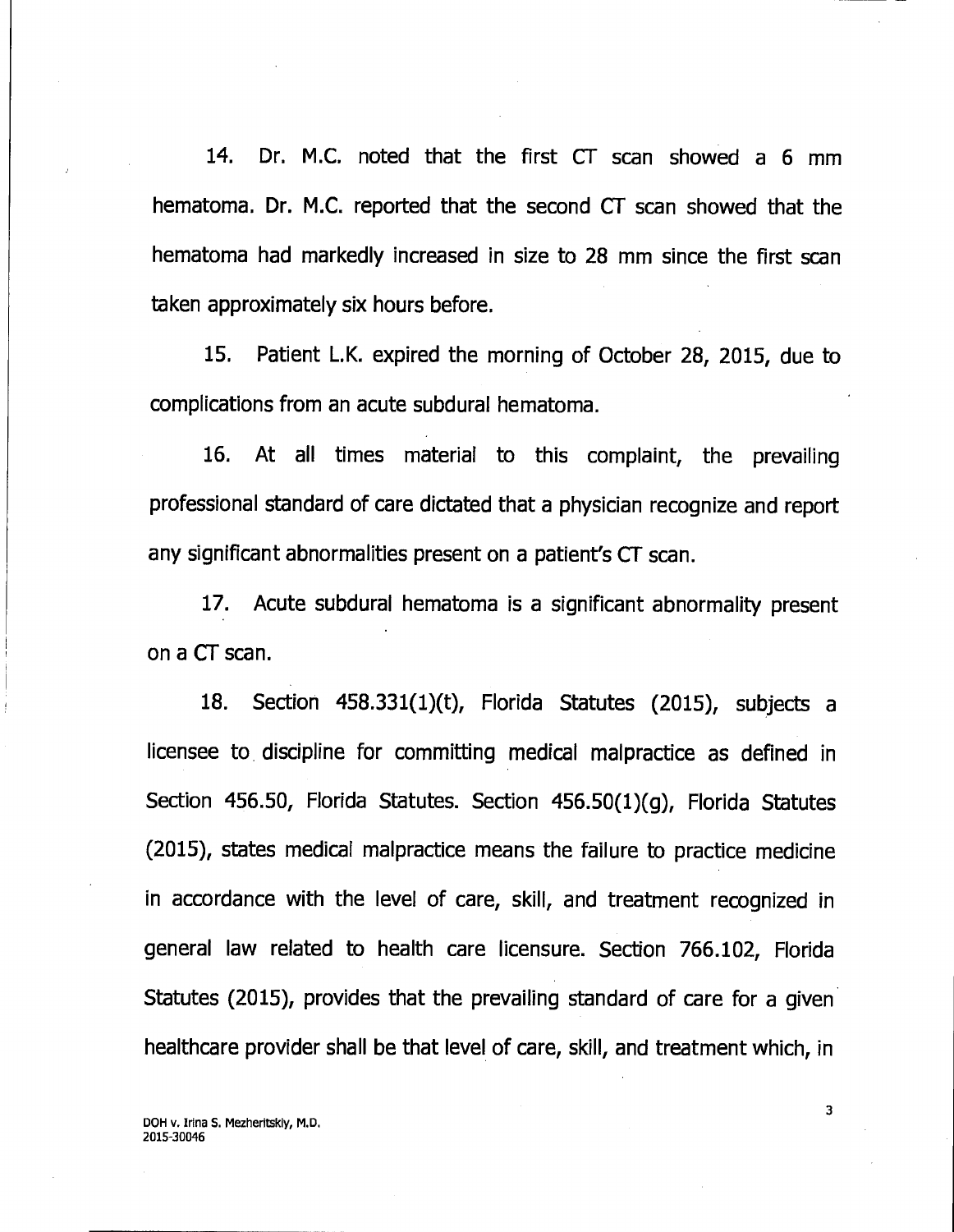light of all relevant surrounding circumstances, is recognized as acceptable and appropriate by reasonably prudent similar health care providers.

19. Respondent fell below the standard of care in her treatment of Patient L.K. by failing to recognize and/or report L.K.'s significant subdural hematoma.

20. Based on the foregoing, Respondent violated Section 458.331(1)(t), Florida Statutes (2015).

• WHEREFORE, the Petitioner respectfully requests that the Board of Medicine enter an order imposing one or more of the following penalties: permanent revocation or suspension of Respondent's license, restriction of practice, imposition of an administrative fine, issuance of a reprimand, placement of the Respondent on probation, corrective action, refund of fees billed or collected, remedial education and/or any other relief that the Board deems appropriate.

[Signature appears on the following page.]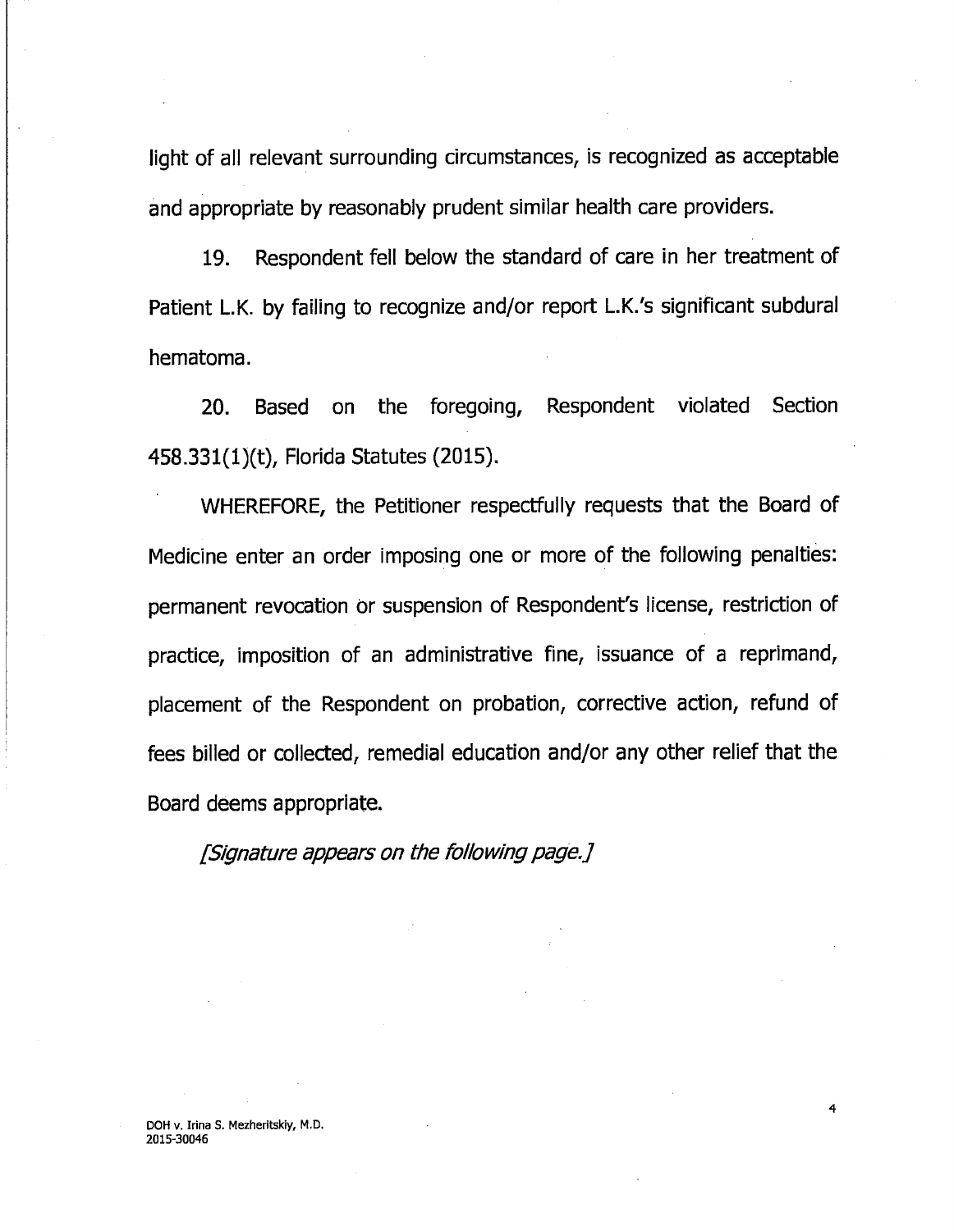SIGNED this 26th day of June, 2017.

Celeste Philip, MD, MPH Surgeon General and Secretary

**Chad Dunn** 

Chad Dunn Assistant General Counsel Florida Bar No. 111963 DOH-Prosecution Services Unit 4052 Bald Cypress Way-Bin C-65 Tallahassee, Florida 32399-3265 (850) 245-4444, Ext. 8224 (850) 245-4684 fax E-Mail: chad.dunn@flhealth.gov

**FILED**  DEPARTMENT OF HEALTH DEPUTY CLERK CLERK Amber Greene DATE June 26, 2017

## CD/In

PCP Date: June 23, 2017 PCP Members: Fuad Ashkar, M.D. & Seela Ramesh, M.D.

DOH v. Irina S. Mezheritskiy, M.D. 2015-30046